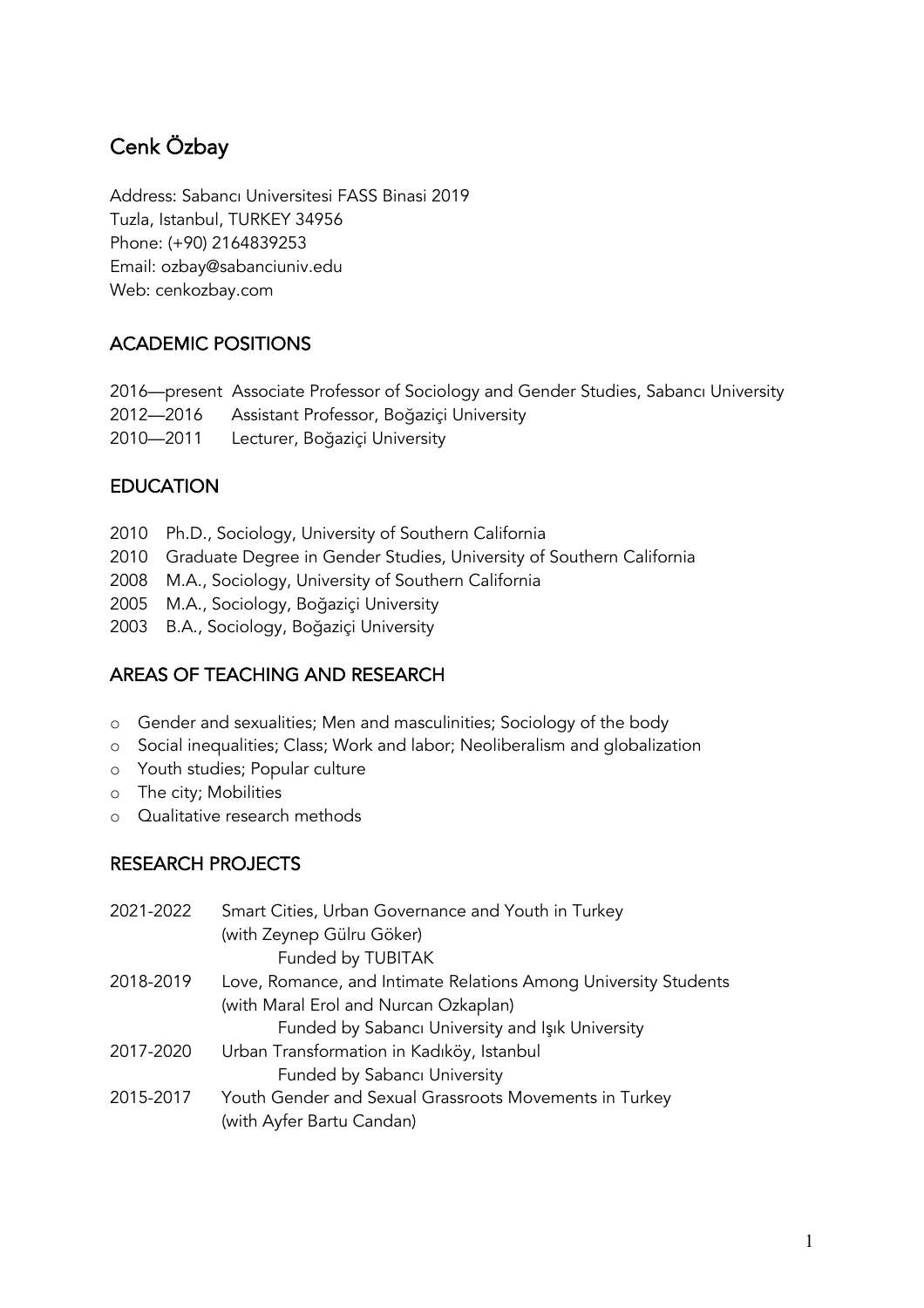Funded by Açık Toplum Vakfı (Open Society Foundation) and Boğaziçi University – Scientific Research Project Grant 2012-2013 Politics, Masculinity, and Neoliberalism in Turkish Popular Culture Funded by Boğaziçi University – Scientific Research Project Grant 2008-2010 Shopping Mall and Retail Workers in Globalizing Istanbul Funded by Wallis Annenberg Foundation, Centre des études économiques et sociales (CERES) Middle East Research Competition (MERC) Fellowship, and University of Southern California

#### FELLOWSHIP, HONORS, AND GRANTS

| 2021 – 2023 The Scientific and Technological Research Council of Turkey, TUBITAK 1001 |                                                                         |
|---------------------------------------------------------------------------------------|-------------------------------------------------------------------------|
|                                                                                       | (with Zeynep Gülru Göker)                                               |
| $2020 - 2022$                                                                         | Science Academy, Turkey, BAGEP Young Scientist Award Program            |
| 2020                                                                                  | ODTU Parlar Foundation, Research Support Award                          |
| 2019                                                                                  | Raoul Wallenberg Institute Turkey, Activity Support                     |
| 2019                                                                                  | Sabancı University, Internal Academic Activities Support                |
| $2015 - 2017$                                                                         | Açık Toplum Vakfı (Open Society Foundation) – Research                  |
|                                                                                       | Grant (with Ayfer Bartu Candan)                                         |
| $2015 - 2017$                                                                         | Boğaziçi University - Scientific Research Project Grant BAP             |
|                                                                                       | (with Ayfer Bartu Candan)                                               |
| 2015                                                                                  | Boğaziçi University Foundation - Award in Outstanding                   |
|                                                                                       | Success in Research for Junior Social Scientist                         |
|                                                                                       | 2013 - 2015 Boğaziçi University Rector's Academic Support Award         |
|                                                                                       | 2012 – 2013 Boğaziçi University – Scientific Research Project Grant BAP |
|                                                                                       | 2009 – 2010 Centre des études économiques et sociales (CERES) Middle    |
|                                                                                       | East Research Competition (MERC) Fellowship                             |
| 2009                                                                                  | USC Graduate School, Dissertation Development Support                   |
|                                                                                       | 2009 - 2010 USC Dean's Social Science Dissertation Fellowship           |
|                                                                                       | 2008 – 2009 Wallis Annenberg Foundation Fellowship in Social Sciences   |
|                                                                                       | 2008 - 2009 USC College Summer Research Award                           |
|                                                                                       | 2007 - 2009 USC, Department of Sociology, Travel Award                  |
| 2006                                                                                  | USC, Faculty-Graduate Student Collaboration Award                       |
|                                                                                       | 2005 - 2006 USC, Dean's Fellowship                                      |

# **PUBLICATIONS**

#### *Books in English*

2017 Cenk Özbay, *Queering Sexualities in Turkey: Gay Men, Male Prostitutes and the City*, London: I.B. Tauris. 2016 Cenk Özbay, Maral Erol, Ayşecan Terzioğlu, and Z. Umut Turem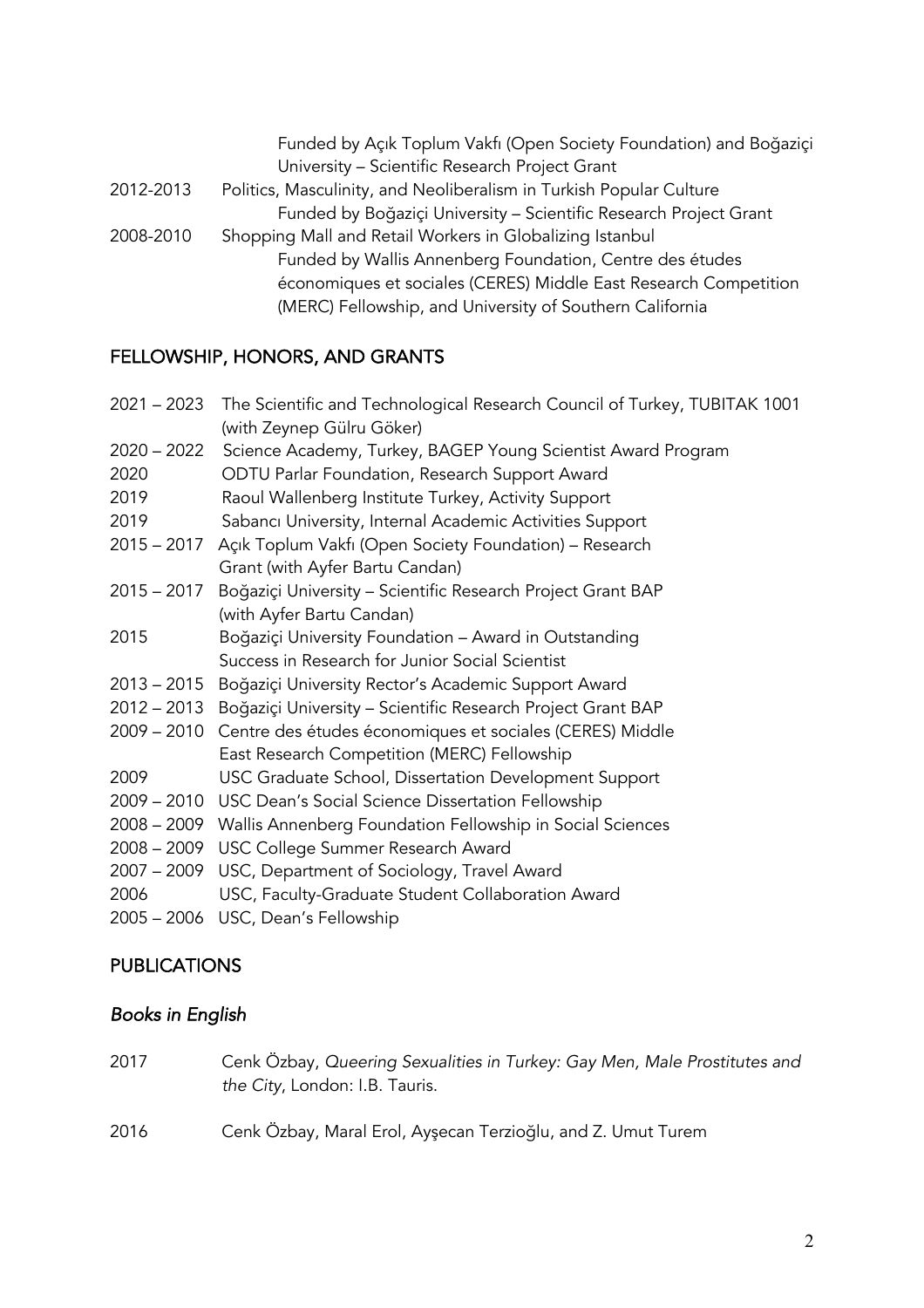(eds), *The Making of Neoliberal Turkey*, London: Routledge.

#### *Books in Turkish*

| 2021 | Zeynep Gülru Göker and Cenk Özbay (eds) Mekanda Adalet ve Toplumsal<br>Cinsiyet Özel Sayısı [Special Issue: Spatial Justice and Gender],<br>beyond.istanbul 10.                                                         |
|------|-------------------------------------------------------------------------------------------------------------------------------------------------------------------------------------------------------------------------|
| 2019 | Cenk Özbay and Ayşecan Terzioğlu (eds) Türkiye'de Cinsiyet Kültürleri: Dicle<br>Koğacıoğlu Kitabı [Cultures of Gender in Turkey: A Book in Memory of Dicle<br>Koğacıoğlu], Istanbul: İletisim.                          |
| 2018 | Ayfer Bartu Candan and Cenk Özbay (eds) Kültür Denen Şey: Antropolojik<br>Yaklaşımlar [The Thing Called Culture: Anthropological Perspectives],<br>Istanbul: Metis.                                                     |
| 2014 | Ayfer Bartu Candan and Cenk Özbay (eds), Yeni İstanbul Çalışmaları: Sınırlar,<br>Mücadeleler, Acılımlar [The New Istanbul Studies Reader: Boundaries,<br>Struggles, Openings], Istanbul: Metis.                         |
| 2011 | Cenk Ozbay, Ayşecan Terzioğlu, and Yesim Yasin (eds), Neoliberalizm ve<br>Mahremiyet: Türkiye'de Beden, Sağlık ve Cinsellik [Neoliberalism and<br>Intimacy: The Body, Health and Sexuality in Turkey], Istanbul: Metis. |

# *Journal Articles and Chapters in English*

| 2022 | Cenk Özbay, Maral Erol, Çiğdem Bağcı, and Nurcan Ozkaplan, "Secular but<br>Conservative? Youth, Gender, and Intimacy in Turkey", Turkish Studies,<br>Latest Online Articles https://doi.org/10.1080/14683849.2022.2085095 |
|------|---------------------------------------------------------------------------------------------------------------------------------------------------------------------------------------------------------------------------|
| 2022 | Cenk Özbay, "State Homophobia, Sexual Politics, and Queering the Boğaziçi<br>Resistance", South Atlantic Quarterly 121(1):199-209.                                                                                        |
| 2021 | Cenk Özbay, "Living like a Hetero: Southern Homonormativity in Istanbul",<br>Sexualities - OnlineFirst https://doi.org/10.1177/13634607211014477                                                                          |
| 2021 | Cenk Özbay and Kerem Öktem, "Turkey's Queer Times", New Perspectives<br>on Turkey 64: 117-130.                                                                                                                            |
| 2020 | Cenk Özbay and Ozan Soybakis, "Political Masculinities: Gender, Power, and<br>Change in Turkey", Social Politics: International Studies in Gender, State &<br>Society 27(1): 27-50.                                       |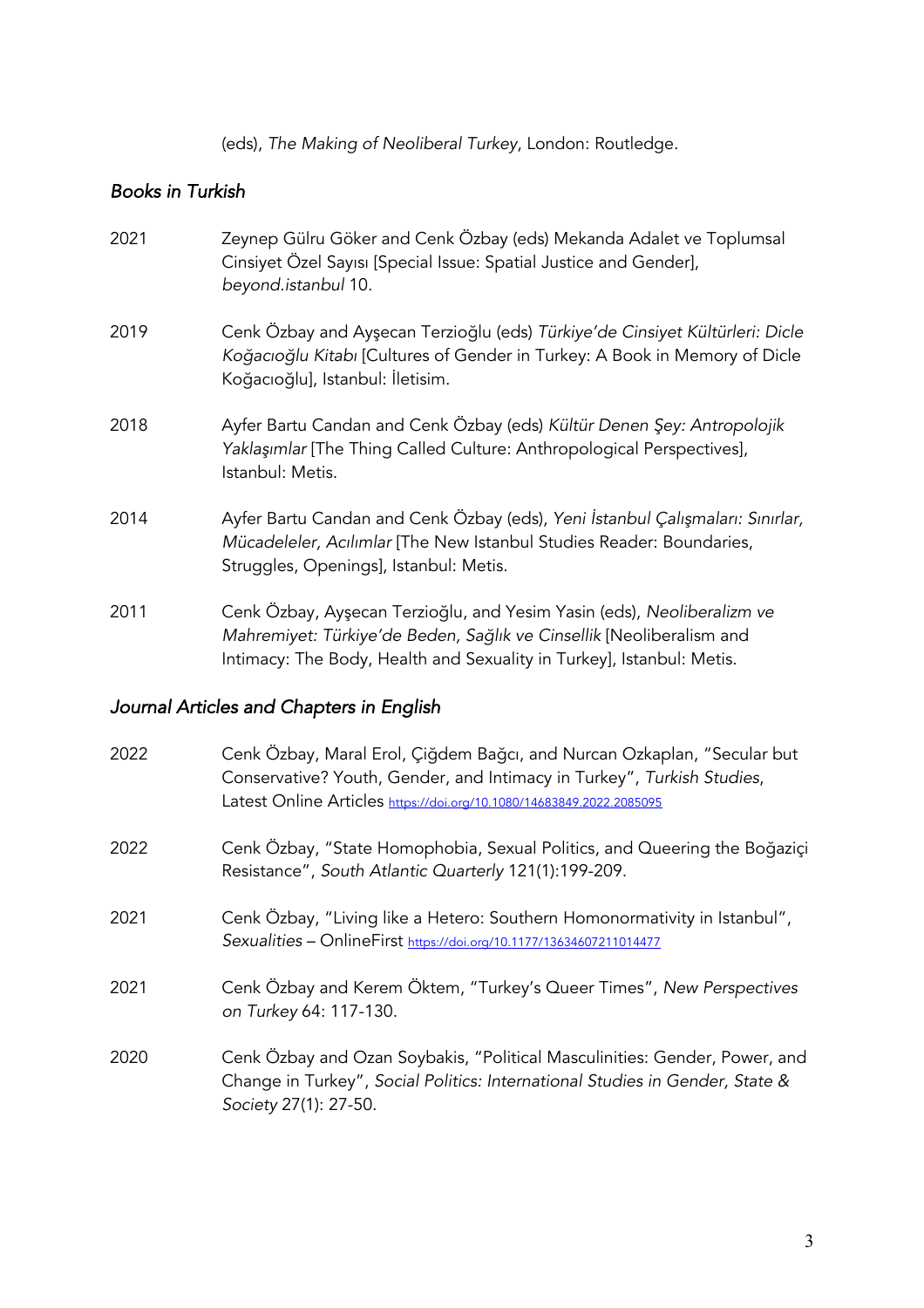| 2018 | Maral Erol and Cenk Özbay, "No Andropause for Gay Men: The Body, Aging<br>and Sexuality in Turkey", Journal of Gender Studies 27(7): 847-859.                                                                                                                    |
|------|------------------------------------------------------------------------------------------------------------------------------------------------------------------------------------------------------------------------------------------------------------------|
| 2018 | Cenk Özbay and Evren Savci, "Queering Commons in Turkey", GLQ: A<br>Journal of Lesbian and Gay Studies 24(4): 516-521.                                                                                                                                           |
| 2017 | Cenk Özbay, "Railways in Europe", The Sage International Encyclopedia of<br>Travel and Tourism, edited by Linda L. Lowry, pp. 1004-1008, London: Sage.                                                                                                           |
| 2016 | Cenk Özbay, "Inarticulate, Self-Vigilant and Egotistical: Masculinity in Turkish<br>Drawn Stories", The Making of Neoliberal Turkey, edited by Cenk Özbay,<br>Maral Erol, Aysecan Terzioglu, and Z. Umut Turem, pp. 87-110, London,<br>Routledge.                |
| 2016 | Maral Erol, Cenk Özbay, Z. Umut Turem, and Aysecan Terzioglu, "The<br>Making of Neoliberal Turkey: An Introduction", The Making of Neoliberal<br>Turkey, edited by Cenk Özbay, Maral Erol, Aysecan Terzioglu, and Z. Umut<br>Turem, pp. 1-14, London: Routledge. |
| 2015 | Cenk Özbay, "Same-Sex Sexualities in Turkey", International Encyclopedia of<br>the Social & Behavioral Sciences (Second Edition), edited by James D. Right,<br>pp. 870-874, Oxford: Elsevier.                                                                    |
| 2015 | Cenk Özbay, "Men Are Less Manly, Women Are More Feminine: Shopping<br>Mall as a Site for Gender Crisis in Istanbul", Gender and Sexuality in Muslim<br>Cultures, edited by Gul Ozyegin, pp. 73-94, New York: Routledge.                                          |
| 2015 | Cenk Özbay, "Straight Rent Boys and Gays Who Sell Sex in Istanbul", Men<br>Who Sell Sex: Global Perspectives, edited by Richard Parker and Peter<br>Aggleton, pp. 54-67, New York: Routledge.                                                                    |
| 2013 | Maral Erol and Cenk Özbay, "I Haven't Died Yet: Navigating Masculinity,<br>Aging and Andropause in Turkey", Aging Men: Masculinities and Modern<br>Medicine, edited by Antje Kampf, Barbara Marshall and Alan Petersen, pp.<br>156-171, New York: Routledge.     |
| 2012 | Cenk Özbay, "Sexuality", Cultural Sociology of the Middle East, Asia, and<br>Africa, Edited by Andrea L. Stanton et al., pp. 260-261, London: Sage.                                                                                                              |
| 2012 | Cenk Özbay, "New Economies", Cultural Sociology of the Middle East, Asia,<br>and Africa, Edited by Andrea L. Stanton et al., pp. 348-350, London: Sage.                                                                                                          |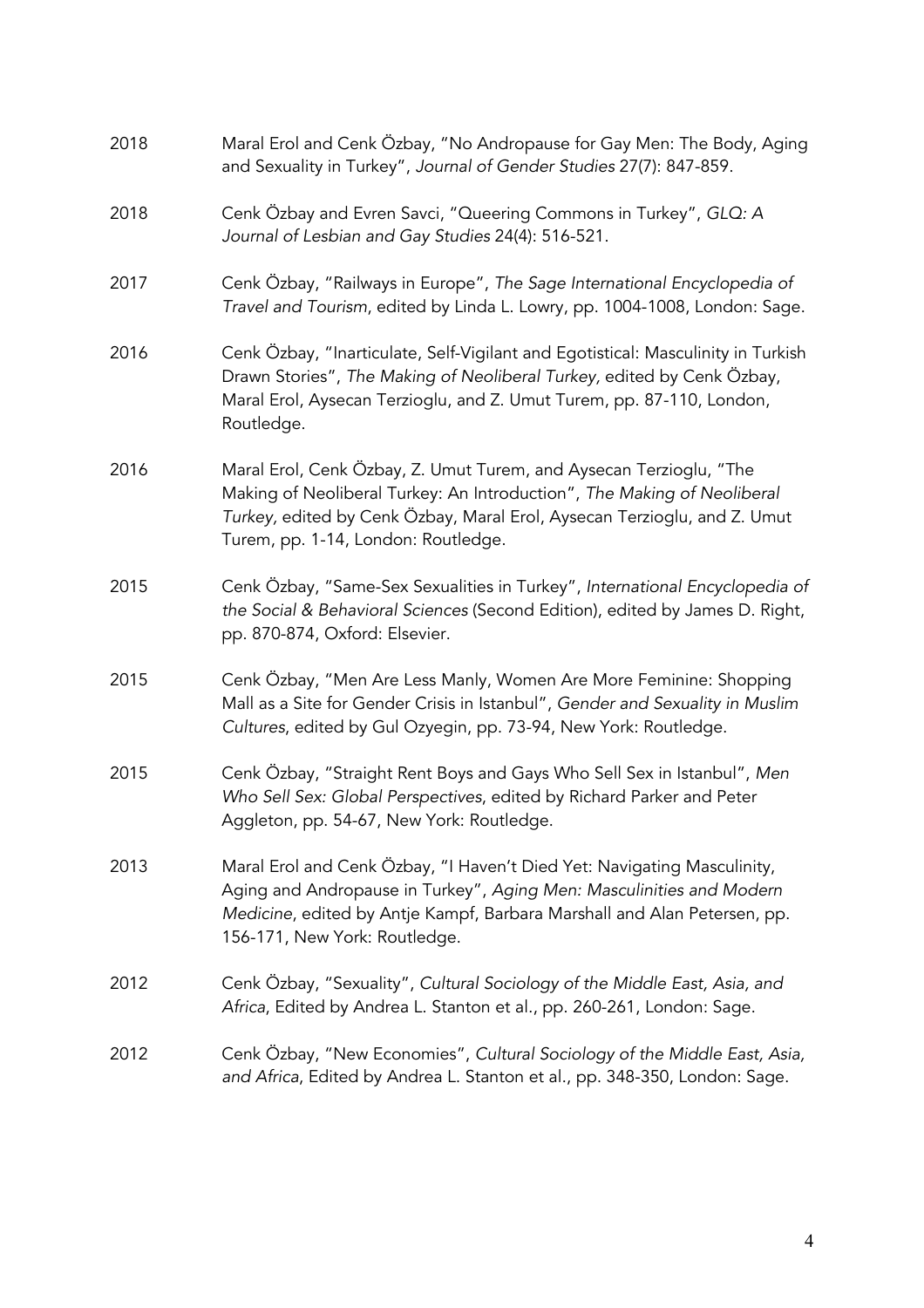2010 Cenk Özbay, "Nocturnal Queers: Rent Boys' Masculinity in Istanbul", *Sexualities* 13(5): 645-663.

> Reprinted in *The Kaleidoscope of Gender: Prisms, Patterns, and Possibilities*, Fourth Edition, 2013, edited by Joan Z. Spade and Catherine G. Valentine, London: Sage.

#### *Journal Articles and Chapters in Turkish*

| 2021 | Cenk Ozbay, "Cinsiyet ve Kendine Ozgü Bir Mutenalaşma Hikayesi:<br>Hasanpaşa, Kadıköy", beyond.istanbul 10: 28-35.                                                                                          |
|------|-------------------------------------------------------------------------------------------------------------------------------------------------------------------------------------------------------------|
| 2021 | Cenk Özbay, "Bir Queer Mekan Olarak Park", beyond.istanbul 10: 76-80.                                                                                                                                       |
| 2018 | Cenk Özbay and Maral Erol, "Vatandaslik Rejimi, Cinsellikler ve Beden<br>Siyaseti", Cogito 90: 201-204.                                                                                                     |
| 2018 | Cenk Özbay, "Istanbullu Homonormativite ve Ust-Orta Sinif Gey Erkekler",<br>Cogito 90: 241-250.                                                                                                             |
| 2018 | Cenk Özbay, "Is Antropolojisi", Kültür Denen Sey: Antropolojik Yaklasımlar,<br>edited by Ayfer Bartu Candan and Cenk Özbay, pp. 126-144, Istanbul: Metis.                                                   |
| 2018 | Ayfer Bartu Candan and Cenk Özbay, "Giriş: Antropoloji ve Kültür", Kültür<br>Denen Sey: Antropolojik Yaklasımlar, edited by Ayfer Bartu Candan and Cenk<br>Özbay, pp. 11-30, Istanbul: Metis.               |
| 2015 | Cenk Özbay, "Hızlı, Öfkeli, Demokratik: Erkeklik ve Direnisin Yeni Grameri",<br>Cinselligi ve Rolleri ile 'Güçlü' Erkeklik, edited by Efsun Sertoglu, pp. 27-41,<br>Istanbul: TAPV.                         |
| 2014 | Cenk Özbay, "Yirmi Milyonluk Turizm Başkenti: İstanbul'da Hareketliliklerin<br>Politik Ekonomisi", Yeni İstanbul Çalışmaları, edited by Ayfer Bartu Candan<br>and Cenk Özbay, pp. 166-197, Istanbul: Metis. |
| 2014 | Cenk Özbay and Ayfer Bartu Candan, "Yersiz, Havasız, Mülksüz Kent", Yeni<br>İstanbul Çalışmaları, edited by Ayfer Bartu Candan and Cenk Özbay, pp. 11-<br>16, Istanbul: Metis.                              |
| 2013 | Cenk Özbay, "Türkiye'de Hegemonik Erkekligi Aramak", Doğu Batı 63: 185-<br>204.                                                                                                                             |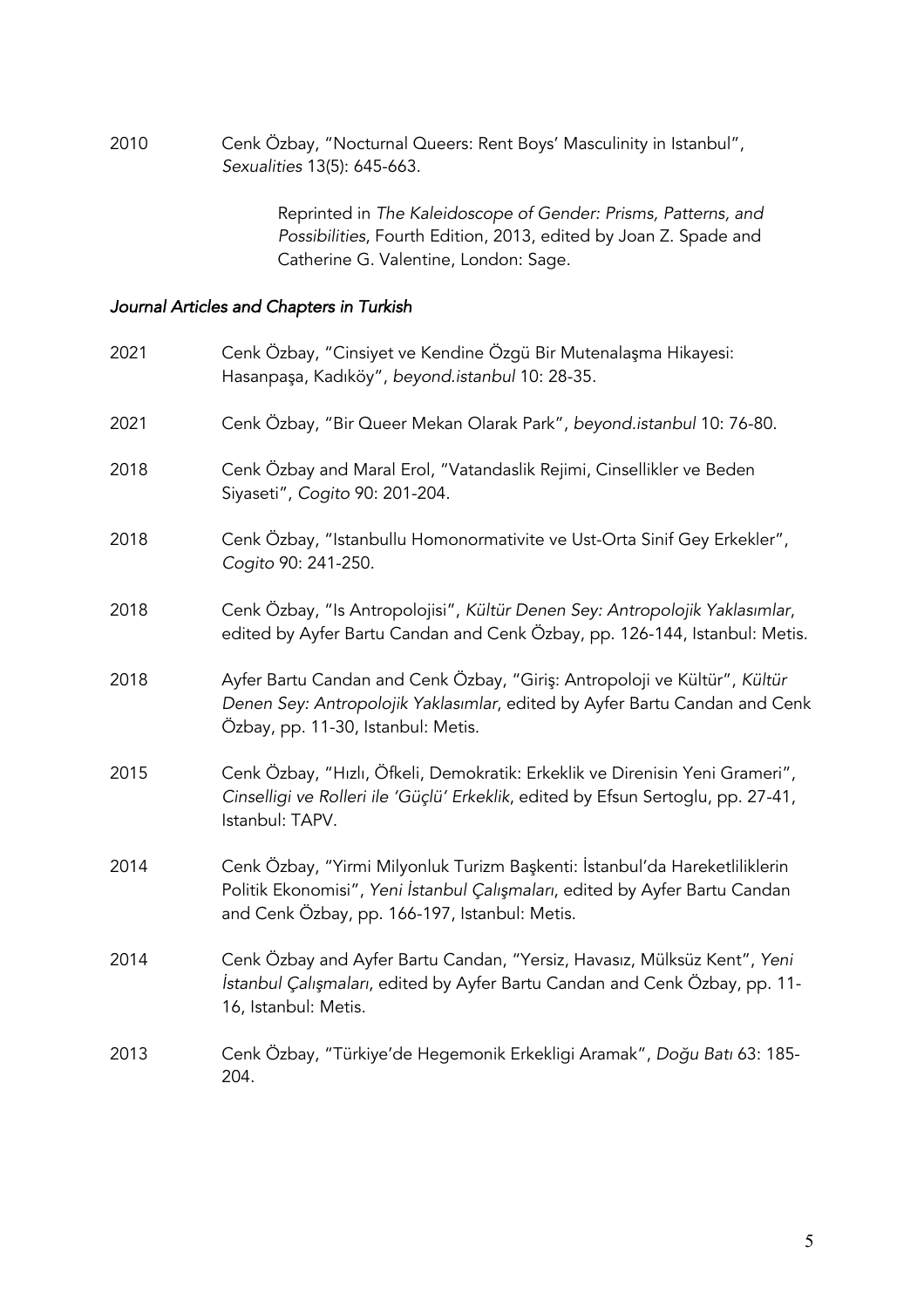| 2013 | Cenk Özbay, "Cinsiyet ve Liderlik: Erkeklik ve Vasıf", Liderlik Çalısmaları,<br>edited by Müge Leyla Yıldız, pp. 265-286, Istanbul: Beta.                                                                                                                               |
|------|-------------------------------------------------------------------------------------------------------------------------------------------------------------------------------------------------------------------------------------------------------------------------|
| 2012 | Cenk Özbay, "Rent Boy'ların Queer Öznelligi: Istanbul'da Norm Karsıtı<br>Zaman, Mekan, Cinsellik ve Sınıfsallık", Cinsellik Muamması: Türkiye'de Queer<br>Kültür ve Muhalefet, edited by Cüneyt Çakırlar and Serkan Delice, pp. 281-<br>300, Istanbul: Metis.           |
| 2011 | Cenk Özbay, "Neoliberal Erkekligin Sosyolojisine Dogru: Rent Boy'lar<br>Örnegi", Neoliberalizm ve Mahremiyet: Türkiye'de Beden, Saglık ve Cinsellik,<br>edited by Cenk Özbay, Aysecan Terzioglu and Yesim Yasin, pp. 179-208,<br>Istanbul: Metis.                       |
| 2011 | Cenk Özbay, Aysecan Terzioglu, and Yesim Yasin, "Türkiye'de<br>Neoliberallesme ve Mahremiyetin Donusumu", Neoliberalizm ve Mahremiyet:<br>Türkiye'de Beden, Saglık ve Cinsellik, edited by Cenk Özbay, Aysecan<br>Terzioglu and Yesim Yasin, pp. 9-28, Istanbul: Metis. |
| 2010 | Cenk Özbay, "Neoliberalizm ve Erkekligin Halleri", Yeni Sol, Yeni Sağ, edited<br>by Armagan Öztürk, pp. 101-132, Ankara: Phoenix.                                                                                                                                       |
| 2004 | Cenk Özbay and İlkay Baliç, "Erkekligin Ev Halleri", Toplum ve Bilim 101: 89-<br>103.                                                                                                                                                                                   |

#### PANELS/WORKSHOPS ORGANIZED

- 2021 (with Ayşe Saktanber) "Neoliberalism, Inequalities, and the Gendered Everyday", IV International Sociological Association Forum of Sociology: Challenges of the 21<sup>st</sup> Century, Porto Alegre, Brazil.
- 2019 "Narratives of Masculinities and Violence in the MENA Region" (2 Sessions), Gender Studies 2019 Conference, University of Helsinki, Finland.
- 2019 (with Ozan Soybakis) "Masculinities in Modern Turkey: Authoritarianism, Subjectivity, and Resistance", École de Hautes Études en Sciences Humaines et Sociales EHESS, Sabancı University, and Centre d'Etudes Sociologiques et Politiques Raymond Aron, Paris, France.
- 2019 (with Kerem Öktem) "Turkey's Queer Times: Three Decades of LGBTQ Struggle in a Muslim Society", Sabancı University and University of Graz, Istanbul, Turkey.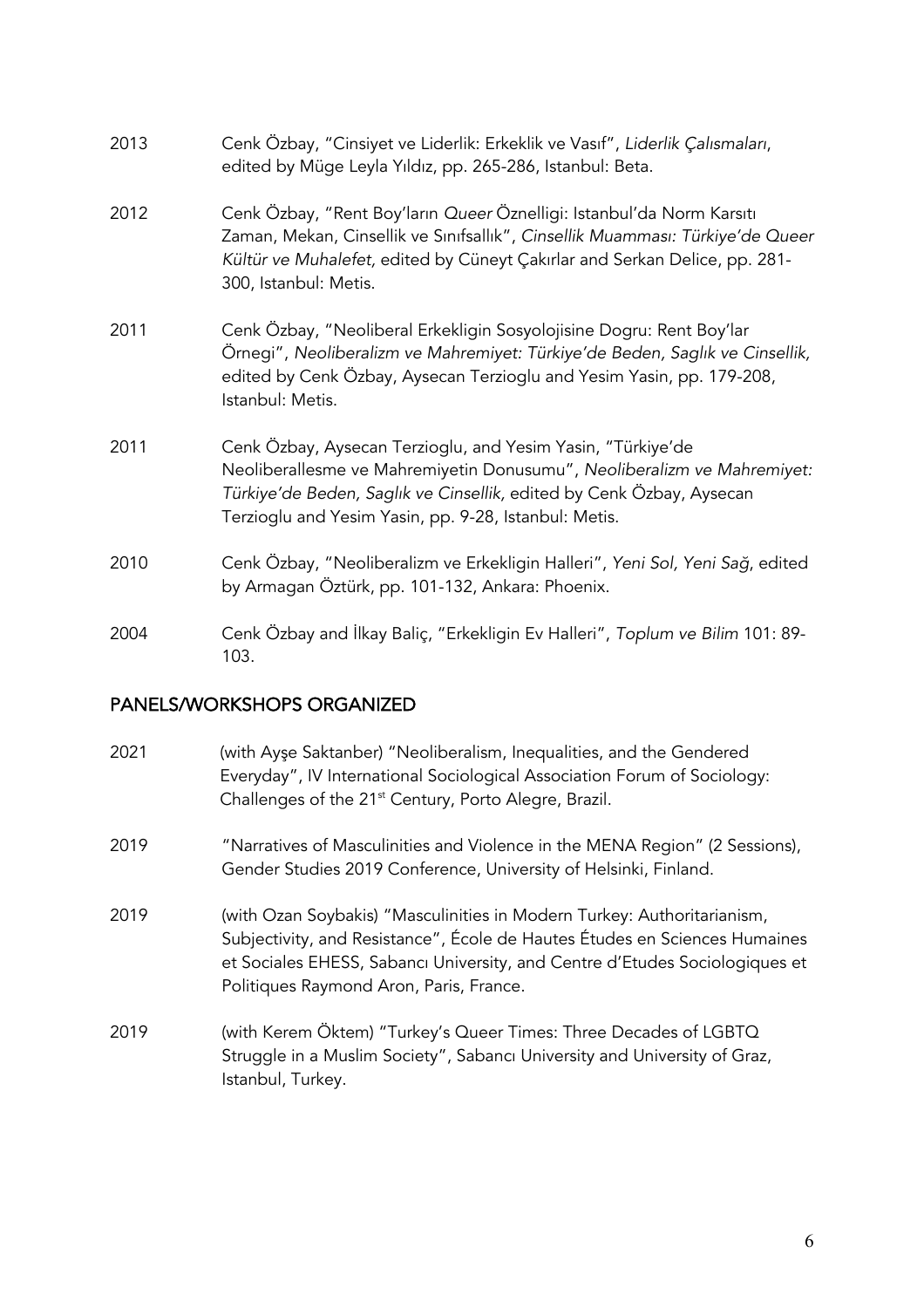2017 (with Maral Erol) "Türkiye'de Vatandaşlık Rejimi Konferansları XI: Beden Siyaseti ve Cinsellikler", Küresel İncelemeler ve Sınıfsal Stratejiler Araştırma Grubu, Istanbul, Turkey.

#### SELECTED CONFERENCE PAPERS

| 2022 | "The Downtrodden Mavericks: Gender Studies Scholars and the State-Led<br>Anti-Gender Movement in Turkey", 11 <sup>th</sup> European Feminist Research<br>Conference: Social Change in a Feminist Perspective, University of Milano-<br>Bicocca, Milan, Italy.                                                             |
|------|---------------------------------------------------------------------------------------------------------------------------------------------------------------------------------------------------------------------------------------------------------------------------------------------------------------------------|
| 2019 | "Politics of Homonormativity Among Upper-Middle Class Turkish Gay Men",<br>IAFOR The Asian Conference on Cultural Studies, University of Tokyo, Japan.                                                                                                                                                                    |
| 2019 | "Troubled Trajectories: Feminist and LGBTQ Student Activism at Colleges in<br>Turkey", Sexualities and LGBT Activism in the Middle East and North Africa,<br>London School of Economics Middle East Center, London, United Kingdom.                                                                                       |
| 2018 | "Rethinking Inclusive Masculinity in the Turkish Context: Feminist and LGBT<br>Grassroots Activism", 4th Turkish-German Frontiers of Social Science<br>Symposium: Inclusion, Exclusion, and Mobilization, Humboldt Foundation-<br>Mercator-Koc University, Potsdam, Germany.                                              |
| 2018 | "I'm Living Like a Hetero: Homonormativity Among Upper-Middle Class<br>Turkish Gay Men", XIX International Sociological Association World Congress<br>of Sociology: Power, Violence and Justice, Toronto, Canada.                                                                                                         |
| 2018 | "Uncertainties in an Atypical Gentrification Case: Class, Ethnicity, Gender,<br>and Sexuality in Hasanpasa Neighborhood, Istanbul", European Sociological<br>Association-Research Network 37 (Urban Sociology) III Mid-Term<br>Conference: Inequality and Uncertainty, UNED and Universidad Carlos III,<br>Madrid, Spain. |
| 2018 | "Developing a Research Agenda and Policy Suggestions for Sexual Conduct<br>in Higher Education in Turkey" (with Aysecan Terzioglu), Managing,<br>Researching and Enabling Respectful Sexual Conduct in Higher Education<br>Workshop, Ghent University, Belgium.                                                           |
| 2018 | "Parklar, Queer'ler ve Kamusal Müstehcenlikler", Şehrin Doğası: Tarihsel ve<br>Güncel Tartışmalar Işığında İstanbul'da Toprak, Yeşil ve Su Konferansı,<br>Boğaziçi University, Istanbul, Turkey.                                                                                                                          |
| 2017 | "Gay Men and Straight Women as the Contesters of Gentrification in                                                                                                                                                                                                                                                        |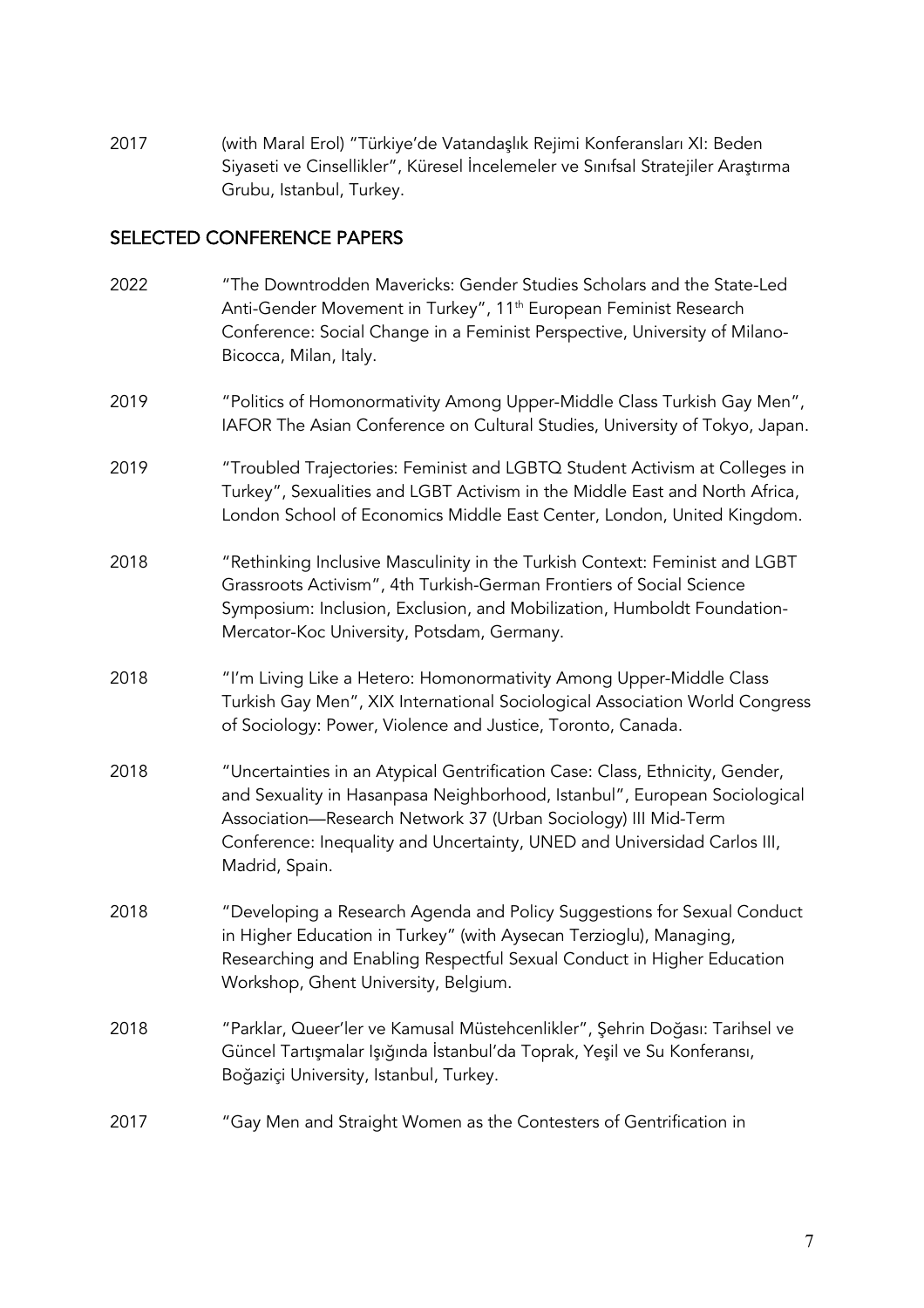|      | Istanbul" at Rethinking Global Urban Justice, the Annual Conference of the<br>International Sociological Association Research Committee 21 on Urban and<br>Regional Development, University of Leeds, United Kingdom.                                                                 |
|------|---------------------------------------------------------------------------------------------------------------------------------------------------------------------------------------------------------------------------------------------------------------------------------------|
| 2017 | "Heteronormative is the New Hot: The Migration of Turkish Gay Men from<br>Aberrance to Normalcy" at Cultures of Difference: The Everyday of<br>Heteronormativity Workshop, Pembroke College, University of Cambridge,<br>United Kingdom.                                              |
| 2016 | "Rethinking Masculinities and Sexualities in Contemporary Turkey" at<br>Seminar Genre, Corps et Sexualité dans L'espace Post-Ottoman -<br>Conference on Gender, Bodies and Sexualities in Post-Ottoman Space, Ecole<br>des Hautes Etudes en Sciences Sociales - EHESS, Paris, France. |
| 2015 | "A Self-Vigilant Subject: Drawn Stories, Neoliberal Culture and Masculinities<br>in Turkey" at International Conference on Knowledge and Politics in Gender<br>and Women's Studies, Middle East Technical University, Department of<br>Women's and Gender Studies, Ankara, Turkey.    |
| 2013 | "Insurgent Masculinity in Istanbul Riots" at Political Masculinities Conference,<br>University of Vienna, Austria.                                                                                                                                                                    |
| 2008 | "Segments of Masculinity: Neoliberalization and the Global Gender Order"<br>at Pacific Sociological Association Annual Meeting, New Ethnographies<br>Section, Portland, Oregon, USA.                                                                                                  |
| 2007 | "Mall Fantasies: Foucault at Work" at Pacific Sociological Association Annual<br>Meeting, Sociology of Work Section, Oakland, California, USA.                                                                                                                                        |
| 2006 | "Nocturnal Queers of City: Intangible Identities in Istanbul"<br>at Pacific Sociological Association Annual Meeting, Queer Art, Queer Theory,<br>Queer Politics section, North Hollywood, California, USA.                                                                            |
| 2006 | "'Don't Play with Fire': Risk and Exaggerated Masculinity Among Rent Boys"<br>at Pacific Sociological Association Annual Meeting, Masculinities section,<br>North Hollywood, California, USA.                                                                                         |

# SELECTED PRESENTATIONS AND INVITED TALKS

2021 "Fractured Masculinities in Turkey", Orientalisches Seminar / Juniorprofessur für türkische Sprache und Kultur, Turkey-Related Gender Issues, Universitat zu Koln, Germany.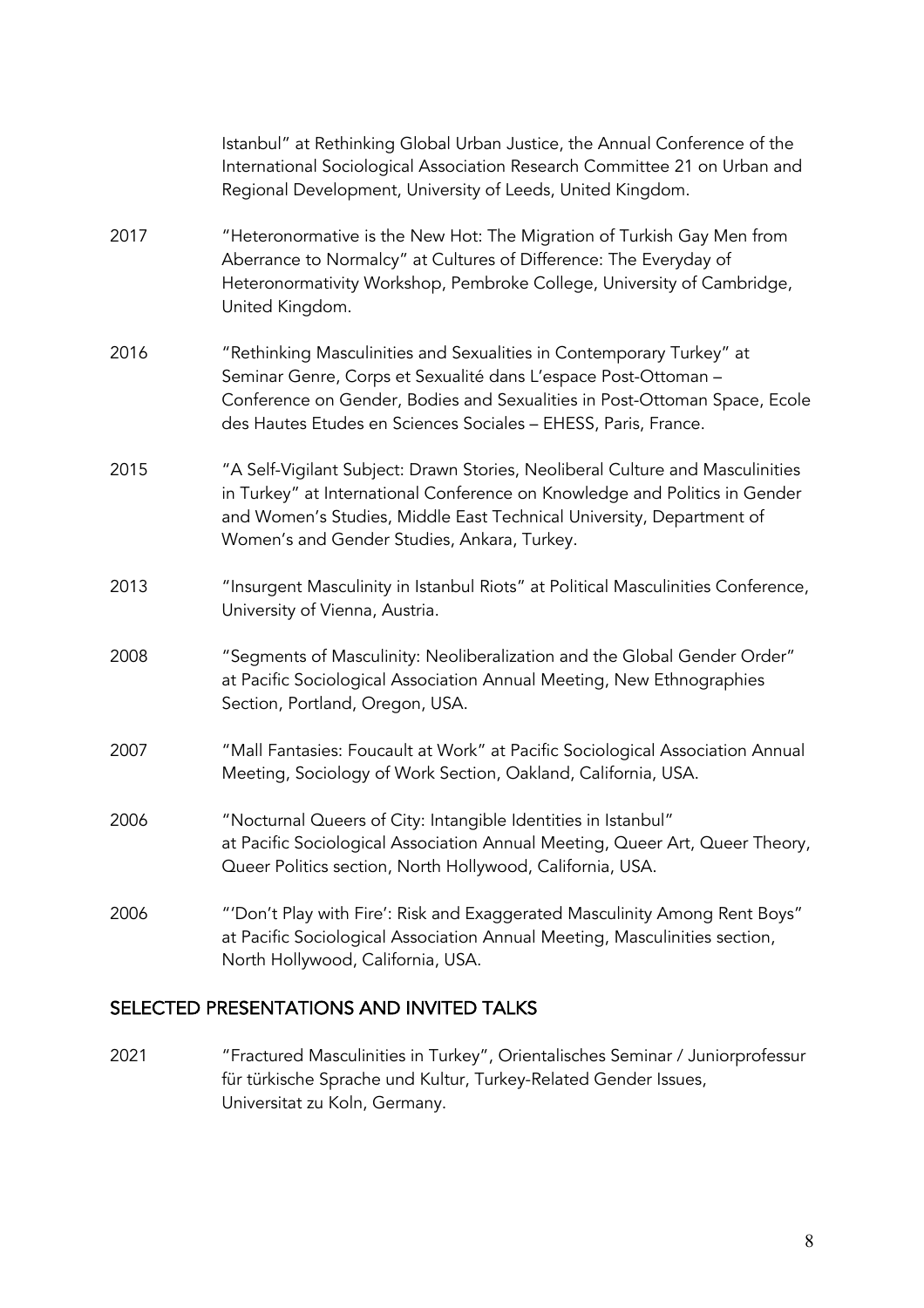| 2021 | "The Emergent State Homophobia in Turkey and the Bogazici<br>University Protests", Survival Strategies and Flourishing under De Facto<br>Sanctioning: Queer and Trans Movements in Turkey, Stanford University,<br>United States. |
|------|-----------------------------------------------------------------------------------------------------------------------------------------------------------------------------------------------------------------------------------|
| 2020 | "Türkiye'de Siyasi Erkeklikler", 4. Bilkent Kadin Zirvesi, Bilkent<br>University, Turkey.                                                                                                                                         |
| 2019 | "Final Reflections: Social Movements, Oppositions and Queer Turns", the<br>Critical Turns in the Study of Modern Turkey Symposium, University of Graz,<br>Austria.                                                                |
| 2019 | "Istanbul's Nocturnal Queers", Diskussions-Forum: Queer Lives and<br>Europeanisation in Southeast Europe Spring 2019, University of Graz, Austria.                                                                                |
| 2018 | "Kendine Özgü Bir Mutenalasma Hikayesi", Middle East Technical University<br>Gender and Women's Studies Talks, Ankara, Turkey.                                                                                                    |
| 2017 | "Political Masculinities", Gender and Politics in Turkey Symposium,<br>Blickwechsel Turkei, Humboldt Universitat, Berlin, Germany.                                                                                                |
| 2016 | "Antropoloji ve Kent Çalışmaları" (with Ayfer Bartu Candan) Antropoloji<br>Atölyesi, Istanbul, Turkey.                                                                                                                            |
| 2015 | "İstanbul: Yersiz, Havasız, Mülksüz Kent" (with Ayfer Bartu Candan) at<br>Boğaziçi Üniversitesi Atatürk Enstitüsü Seminerleri, Istanbul, Turkey.                                                                                  |
| 2015 | "İstanbul Sosyolojisi?" at Boğaziçi Üniversitesi Nazım Hikmet Kültür Merkezi –<br>Disiplinlerarası Karşılaşmalar 1: Şehrin Halleri: Gündelik Yaşamdan Sanata<br>İstanbul İmgeleri, Istanbul, Turkey.                              |
| 2014 | "Hegemonikleşmemiş Erkekliğin Pesinde" at İstanbul Bilgi Üniversitesi<br>Sosyoloji Bolümü Seminerleri, Istanbul, Turkey.                                                                                                          |
| 2014 | "Neoliberalizm, Cinsellik ve Erkeklik: Kontrol, Norm ve Hegemoni" at Siyah<br>Pembe Üçgen 6. Baki Koşar Nefret Suçları ile Mücadele Haftası, Izmir, Turkey.                                                                       |
| 2013 | "What's New with the New Istanbul Studies Reader?" at History Takes Place:<br>Dynamics of Urban Change Workshop, ZEIT-Stiftung Ebelin und Gerd<br>Bucerius, Istanbul, Turkey.                                                     |
| 2013 | "Erkekliğe Queer Bakmak" at Mimar Sinan Güzel Sanatlar Üniversitesi<br>Sosyoloji Bolumu and BEKS Queer Sosyoloji Konuşmaları, Istanbul, Turkey.                                                                                   |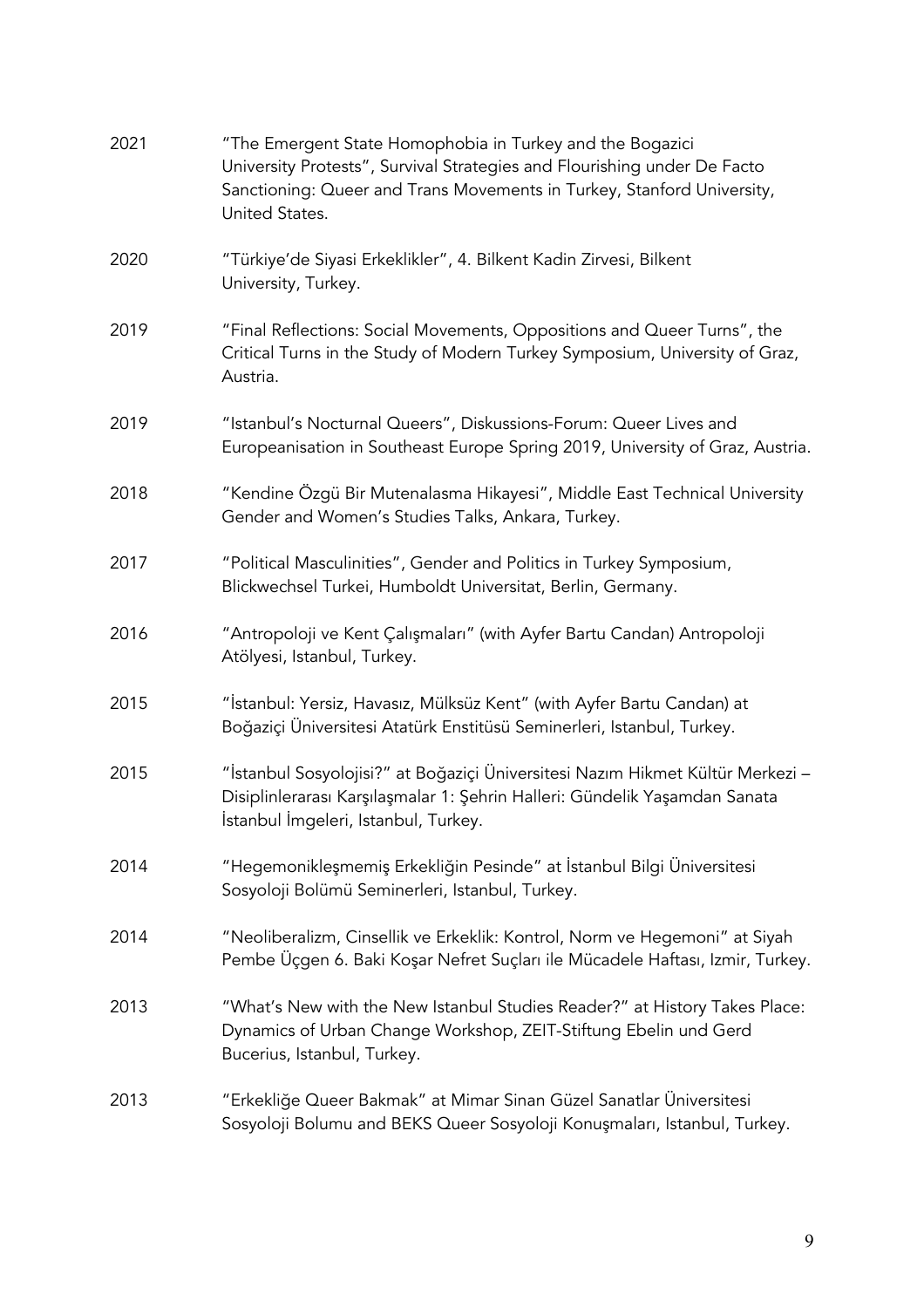- 2013 "Beden, Erkeklik ve Müstehcenlik Üzerine" at Müstehcenlik ve Beden Konferansı, Boğaziçi University, Istanbul, Turkey.
- 2004 "Kiralık Erkeklikler: Sosyal Bilimi *Queer*'lestirmek?" at Queer, Türkiye ve Kimlik Konferansı, Boğaziçi University, Istanbul, Turkey.

#### NON-ACADEMIC AND JOURNALISTIC PUBLICATIONS

#### Book

2003 Cenk Özbay and Serdar Soydan, *E*ş*cinsel Kadınlar: Yirmi Dört Tanıklık,*  Istanbul: Metis.

#### Essays & Reviews

- o 2019 2021 Music reviews, bianet.org https://m.bianet.org/yazar/cenk-ozbay
- o 2021 "Bogazici University Protests and State Homophobia in Turkey", Cambridge Core Blog / *New Perspectives on Turkey*

https://www.cambridge.org/core/blog/2021/02/15/bogazici-university-protests-andstate-homophobia-in-turkey/

- o 2019 "Erkeklikler Dile Dusunce", bianet.org. https://m.bianet.org/bianet/kadin/204780-erkeklikler-dile-dusunce
- o 2015 "Türkiye'de Erkeklik ve Iktidar", *Evrensel Kültür* 279: 76-78
- o 2015 "İstanbul: Mekansal Öteki ve Gündelik Toplumsallık", *Istanbul Art News Chronicle* 21, Haziran.
- o 2015 "Ferhunde Özbay'ın Ardından: Göç Ailedir, Emek de Cinsiyet", bianet.org.
- o 2013 "İsim Dayanmayanlardan Aslan Queerlere", bianet.org.
- o 2006 "Erkeklik, Okul, Şiddet", bianet.org.
- o 2002 2010 Music reviews and essays on popular culture, *Radikal Iki*.
- o 2004 "Cinselliklere Giriş 1", *Radikal Kitap*.
- o 2003 "Saatler, Evler, Aileler", *Radikal Kitap*.
- o 2003 "Beden, Erkeksilik ve Savaş", bianet.org.
- o 2000 "Toplumun Kıyısındaki Filmler", beyazperde.com.

#### Selected Interviews & Media Appearances

- o 2021 Interviewed for "Soru-Cevap" with Melek Goregenli, Yelda Yucel, and Nilufer Timisi, *Reflektif* 2(1): 177-84.
- o 2020 Quoted in "Erkeklerin Cogu Erkeklik Faturasi Oder" by Melisa Calapkulu, *Hurriyet*.
- o 2020 Quoted in "Yeni Turkiye, Yeni Beyoglu" by Ozgun Caglar,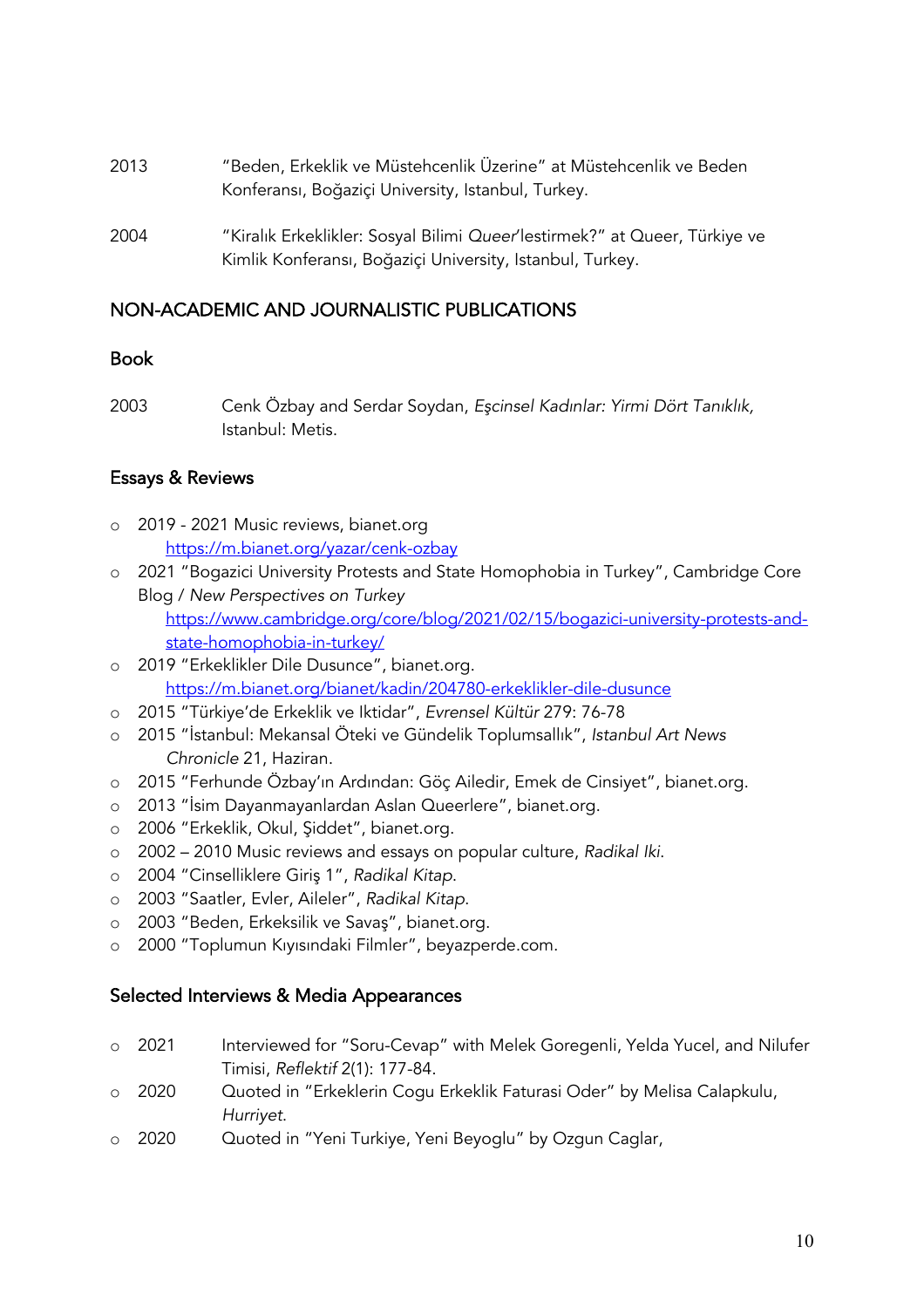|         |      | Kisadalga Podcast.                                                     |
|---------|------|------------------------------------------------------------------------|
| $\circ$ | 2020 | Quoted in "Erkekler Neden Dehsete Kapildi" by Aydil Durgun, Diken.     |
| $\circ$ | 2020 | Interviewed for "Türkiye'de Siyasi Erkeklikler" by Céline Pierre       |
|         |      | Magnani, Medyascope.                                                   |
|         |      | https://www.youtube.com/watch?v=jrAUFfdt6ig&feature=emb logo           |
| $\circ$ | 2019 | Interviewed for "Türkiye'de Erkeklikler" by Tuba Torun, Gazete Duvar.  |
|         |      | https://www.youtube.com/watch?v=TIAng2GJUPo&t=9s                       |
| O       | 2019 | Quoted in "The Mideast's Stonewall? From Iraq to Morocco, the Fight    |
|         |      | for LGBTQ Rights Rages On" by Amit Meyer, Haaretz.                     |
| $\circ$ | 2019 | Interviewed for "Teachers Are Human" by Makif Nayman and Irem Efe,     |
|         |      | RadyoSU.                                                               |
| O       | 2018 | Interviewed for "Donusen Kadikoy" by Reha Kadak, Kadikoy Life.         |
| $\circ$ | 2018 | Interviewed for "Kadikoy Direniyor" by Gokce Uygun, Gazete Kadikoy.    |
| $\circ$ | 2017 | Interviewed for "Erkeklik", by Aysegul Tozeren, Açık Radyo.            |
| $\circ$ | 2017 | Interviewed for "Queering Sexualities in Turkey" by William Armstrong, |
|         |      | Hurriyet Daily News.                                                   |
| $\circ$ | 2017 | Quoted in "Beyoglu'ndan Kadikoy'e Goc Var" by Derya Aydogan,           |
|         |      | Birgun.                                                                |
| $\circ$ | 2017 | Interviewed for "Series Twelve: Cenk Özbay and Caroline Tee"           |
|         |      | studiovisitshow.com.                                                   |
| $\circ$ | 2017 | Interviewed for "The Making of Neoliberal Turkey" by William           |
|         |      | Armstrong, Hurriyet Daily News.                                        |
| $\circ$ | 2016 | Interviewed for "Kent Çalışmalarında Yeni Nesil: Angaje ve Asagidan"   |
|         |      | by Firat Genc, Saha.                                                   |
| $\circ$ | 2015 | Interviewed for "Yeni İstanbul Calismalari" by Cagri Mutaf and Bugra   |
|         |      | Barcin, dortyuzbes.com.                                                |
| $\circ$ | 2015 | Interviewed for "Mega Projelere Karşı Cikarken,                        |
|         |      | Alternatiflerini Uretmemiz Lazim" by Bahar Bayhan, Arkitera.           |
| $\circ$ | 2014 | Interviewed for "Yeni İstanbul Çalışmaları" by Omer Madra, Açık        |
|         |      | Radyo.                                                                 |
| $\circ$ | 2012 | Interviewed for "Özel Alana Yeniden Bakış: Neoliberalizm ve            |
|         |      | Mahremiyet", Bogazici Dergisi.                                         |
| $\circ$ | 2003 | Interviewed for "Erkeksi Olmalari, Onlari Daha Guclu ve Soz            |
|         |      | Sahibi Kiliyor" by Yigit Karaahmet, Milliyet.                          |
| O       | 2003 | Interviewed for "Komsunuz da Olabilir" by Efnan Atmaca, Aksam.         |

# COURSES TAUGHT

# At Sabancı University

- CULT 299 Cultural Studies in Turkey
- CULT 341 Turkish Culture
- CULT 500 Core Issues in Cultural Studies • GEN 343 Special Topics: Gender,
- CULT 355/555 Urban Cultures and Spaces
- Sexuality, and Work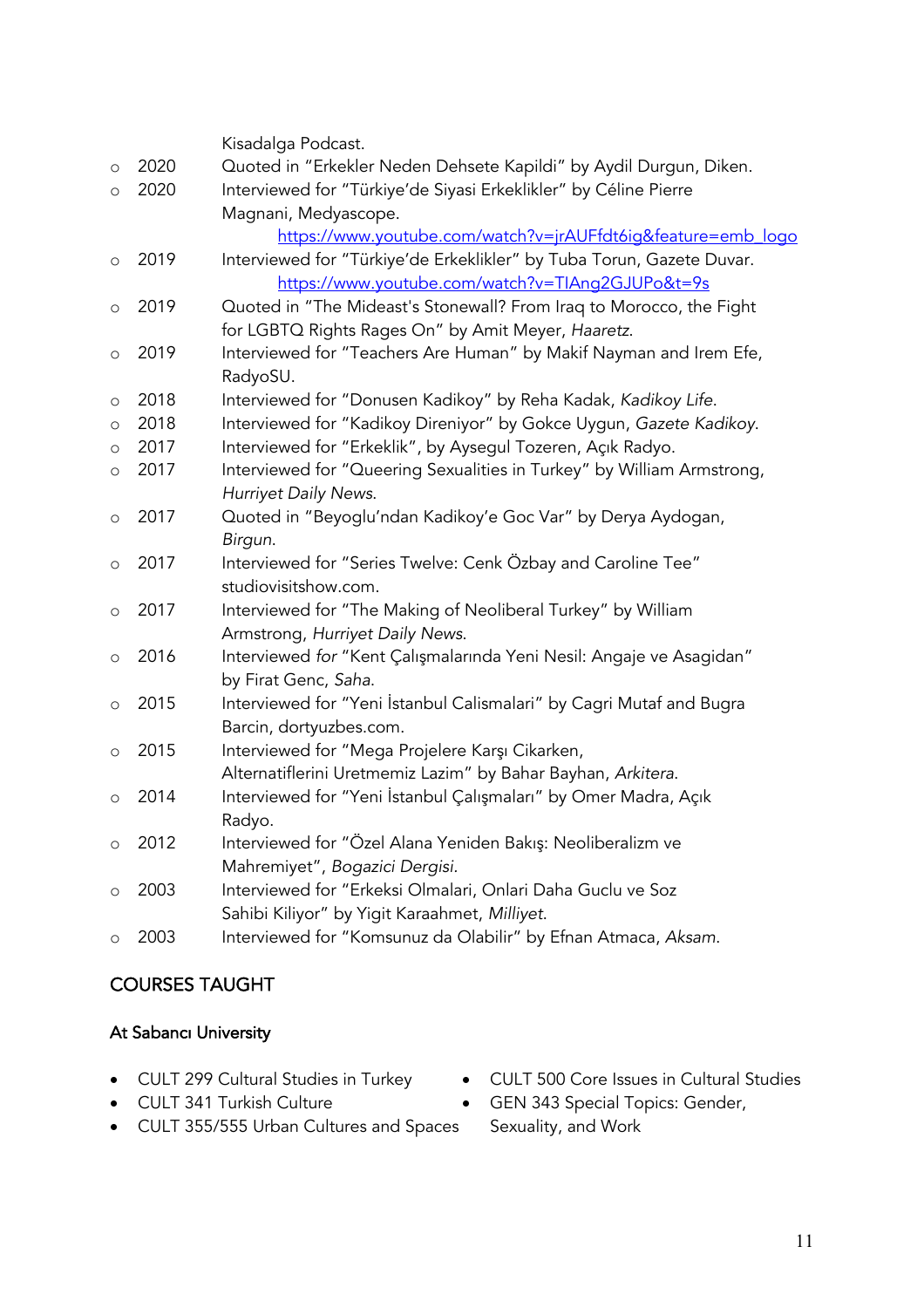- GEN 444/544 Gender and Sexuality in **Turkey**
- GEN 480/680 Men and Masculinities
- GEN 600 Theories of Gender and **Sexuality**
- GEN 601 Methodology for Gender **Studies**

#### At Boğaziçi University

- SOC 101 Introduction to Sociology
- SOC 224 Urban Sociology
- SOC 320 Sociology of Organizations
- SOC 340 Economy & Society in Comparative Perspectives
- SOC 425 The City
- SOC 435 Contemporary Issues in Turkey
- PROFESSIONAL ACTIVITIES

#### Administrative Appointments

- SOC 201 Social Theory
- SOC 321/521 Urban Sociology
- SOC 420/520 Sociology of Mobilities
- SOC 425/525 Power, Economy and Society
- SOC 432/532 Sexualities, Sociabilities
	- SOC 451 Identity & Culture
	- SOC 462 Sociology of Gender
	- SOC 493 Special Topics: Men, Masculinities & Sexualities
	- SOC 585 Gender and the City
	- TRM 286 Politics of Mobilities
	- TRM 486 Contemporary İstanbul
- 2019–present Member, Sabancı University, FASS Administrative Board 2018–2021 Program Coordinator, Sabancı University, Cultural Studies 2018–2021 Program Coordinator, Sabancı University, Gender Studies 2017–2020 Internship Coordinator, Sabancı University, Cultural Studies

#### **Committees**

| 2020-present | Member, Sabancı University FASS Research Ethics Committee     |
|--------------|---------------------------------------------------------------|
| 2017-2020    | Member, SU Committee for Cross-Faculty Courses and Programs   |
| 2014-2016    | Member, Boğaziçi University Committee Against Sexual          |
|              | Harassment                                                    |
| 2012-2016    | Member, Boğaziçi University Committee for Politics of English |

#### Former Graduate Students

| 2017 | Kaan Baser, Sabancı University Cultural Studies MA Program   |
|------|--------------------------------------------------------------|
| 2018 | Hazal Goktas, Sabancı University Cultural Studies MA Program |
| 2020 | Seyma Ozkan, Sabancı University Cultural Studies MA Program  |
| 2021 | Cem Onder, Sabancı University Cultural Studies MA Program    |

#### **Memberships**